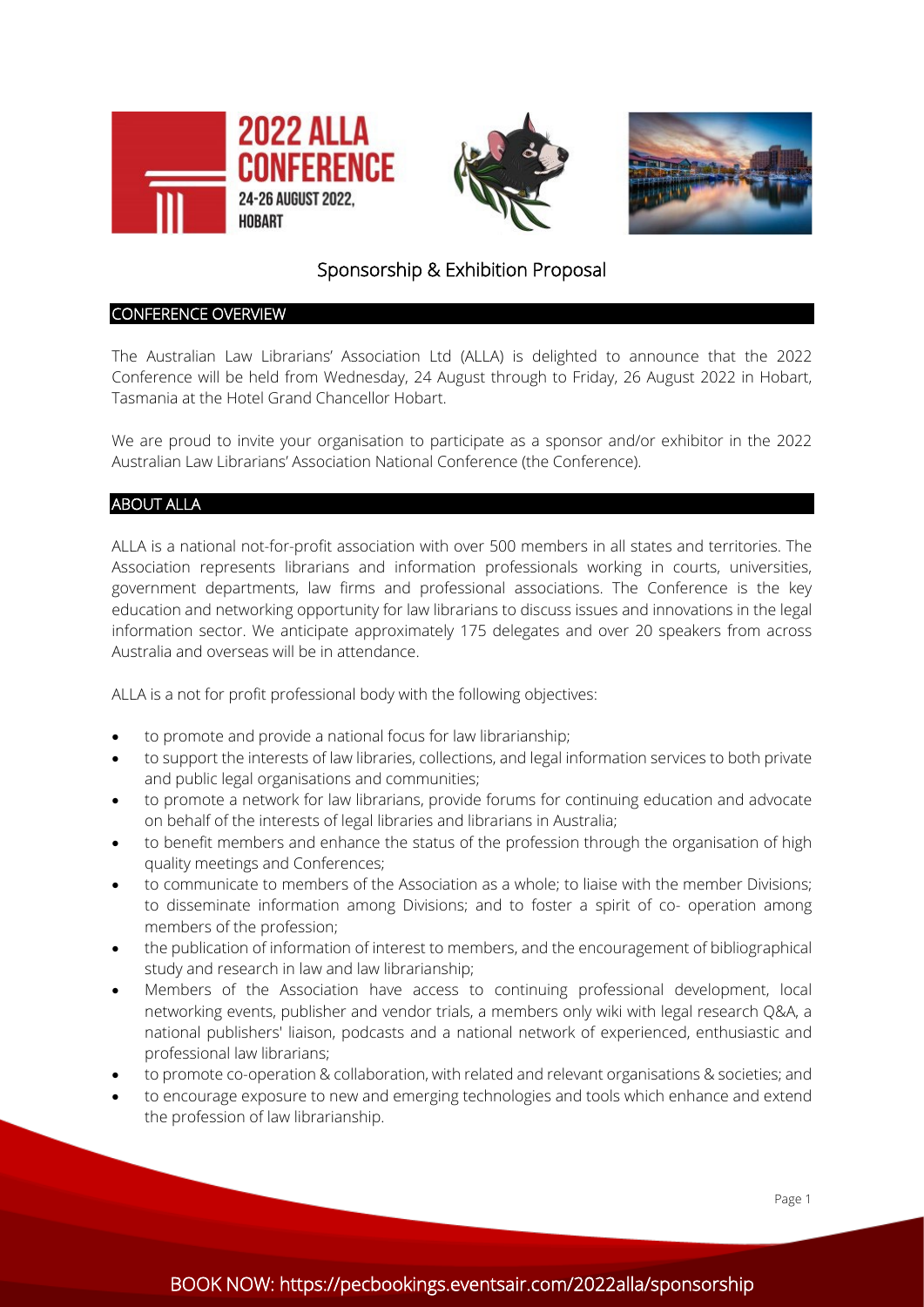#### CELEBRATING 50 YEARS (postponed from 2020)

ALLA has grown from modest beginnings with a group of law librarians who got together informally in Sydney in 1969 to a national organisation for law information professionals. The original ambition of ALLA in 1969 was to further the professional development of law librarians and this role continues today with a bi-annual conference, continuing professional development and opportunities for law librarians to share information and develop networks.

We look forward to celebrating our 50th birthday with our members, supporters and publishing friends in Hobart in 2022.

#### WHO ATTENDS?

Conference delegates include Association members and other legal and business library and information professionals. Participation is expected from a range of organisations including private law firms, government departments, universities, courts and commercial organisations. Attendees are drawn from all stages of their careers, an opportunity for them and you to communicate at an exciting event, aimed to invigorate and challenge the decision makers and strategists of today and tomorrow.

The Conference is widely promoted, nationally and internationally, attracting a range of quality speakers and presentations. We aim to use this biennial opportunity to gather and renew our efforts & energy to become stronger as professionals and as an industry, with an engaging program to build partnerships and advocate for our profession.

The content of the Conference will provide benefit for:

- Library Managers
- Knowledge Managers
- **Librarians**
- Library Technicians
- Library Assistants
- Knowledge Consultants
- Chief Information Officers
- Information Professionals
- Information Systems Professionals

The Conference is also promoted to fellow peak organisations such as the Australian Library and Information Association (ALIA), the International Association of Law Libraries, the British & Irish Association of Law Librarians, the American Association of Law Libraries, the Canadian Association of Law Libraries, Law Societies and Barristers' Associations.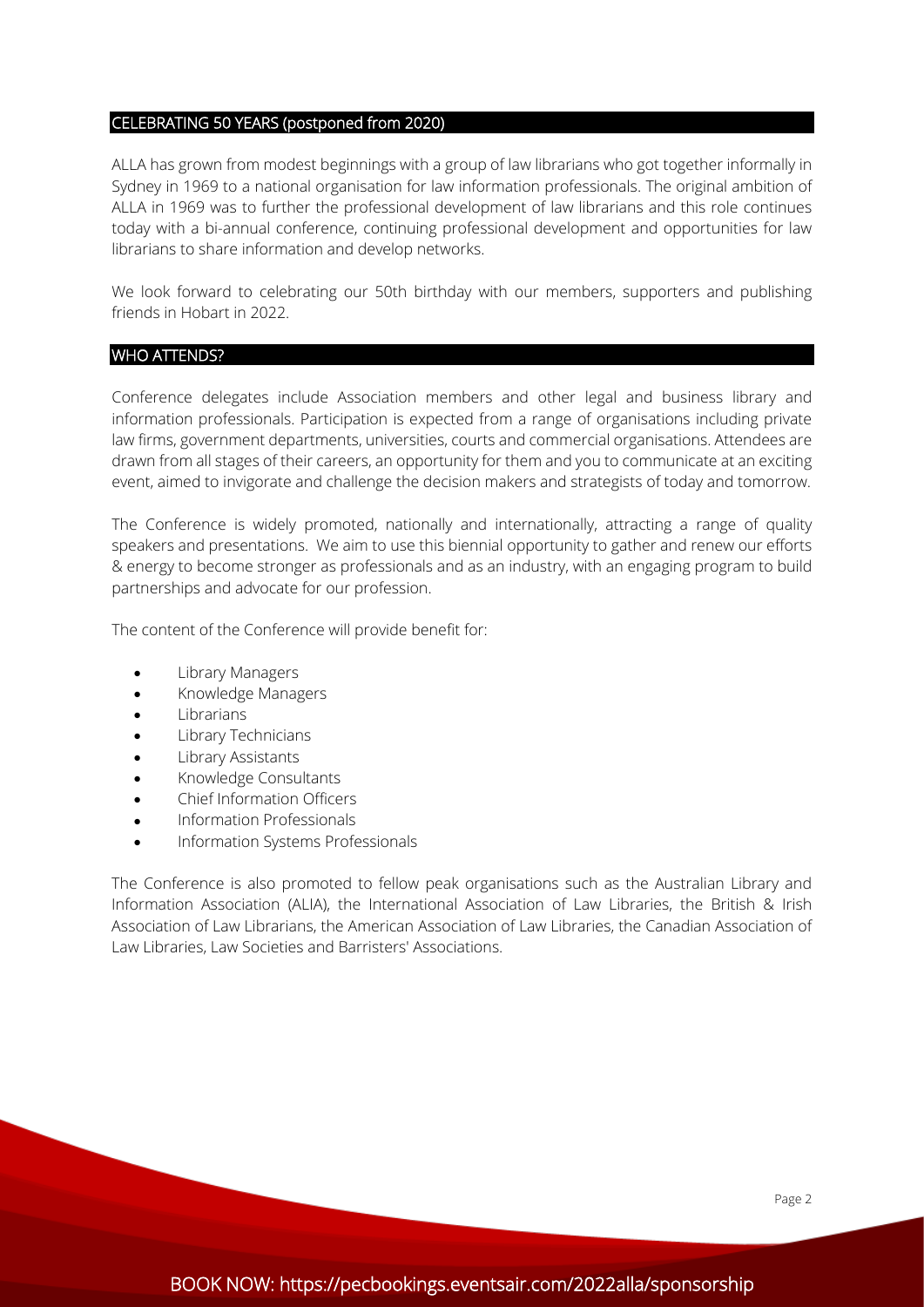## WHY SPONSOR?

Participation in the Conference offers the following benefits for your organisation:

- An opportunity to promote and raise your profile with information professionals.
- A significant opportunity to meet with decision making buyers at a national level in one place.
- Access to varied networking opportunities with key decision makers.
- Exposure to a target audience in an environment conducive to information exchange that will promote mutually beneficial business outcomes.
- A forum to demonstrate your products and services and share details about your organisation.

## VENUE

## Hotel Grand Chancellor Hobart

1 Davey Street, Hobart, TAS 7000 <https://www.grandchancellorhotels.com/hotel-grand-chancellor-hobart>



When you're looking at staying in Hobart, the only place to be is on the waterfront at the Hotel Grand Chancellor. Conveniently located amongst all the action, this family-friendly hotel allows you to sit back and enjoy both harbour and mountain views from one of the best places to stay in Hobart. The Hotel Grand Chancellor Hobart is also just a short walk away from popular attractions such as [Salamanca Place and](https://www.grandchancellorhotels.com/hotel-grand-chancellor-hobart/things-to-do-in-hobart/salamanca-market) The Markets, Battery Point, [the MONA Ferry](https://www.grandchancellorhotels.com/hotel-grand-chancellor-hobart/things-to-do-in-hobart/mona) and the CBD. Enjoy the comfort, space and facilities of one of Hobart's largest accommodation hotels. Work out in our gym, relax in the sauna or enjoy a swim in the heated, indoor pool. Meet for drinks or book our modern [Afternoon Tea](https://www.grandchancellorhotels.com/hotel-grand-chancellor-hobart/afternoon-tea-hobart) experience in the Atrium Lounge. Or reserve a table at the popular Tasman Restaurant for either delicious **[buffet breakfast](https://www.grandchancellorhotels.com/hotel-grand-chancellor-hobart/restaurant-bar/buffet-breakfast)** or [à la carte dinner](https://www.restauranttasman.com.au/menu/) overlooking the waterfront.

Uncover the very best Hobart has to offer at Hotel Grand Chancellor, which evokes the perfect mix of style and convenience when you're looking for accommodation on Hobart's picturesque waterfront.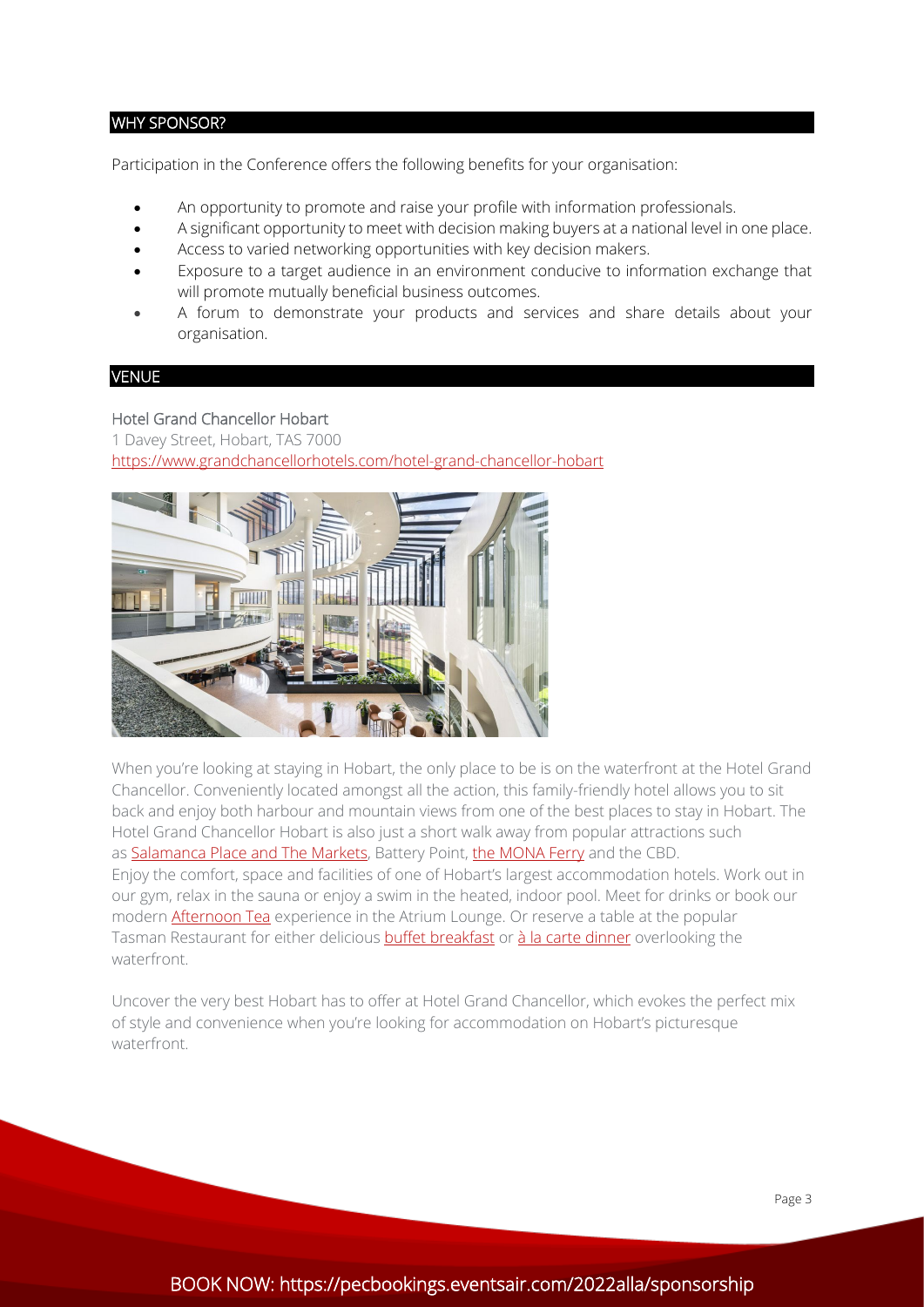## SPONSORSHIP OPPORTUNITIES

All amounts are in Australian dollars and include GST, unless indicated otherwise

#### Platinum Sponsor

## \$9,000

(Exclusive package)

#### Recognition

- Recognition as the Platinum Sponsor on audio visual display in the main plenary room during plenary sessions
- Verbal acknowledgement as the Platinum Sponsor at the opening and closing addresses
- Acknowledgement as the Platinum Sponsor on the Conference App
- Recognition as the Platinum Sponsor on the Conference website with links to company website

#### Advertising benefits

- An opportunity to provide signage and promotional material at the registration desk (pull-up banner and promotional material to be supplied by sponsor, by the advised deadlines)
- An opportunity to present a 25 minute session within the Conference program
- Full delegate list to be supplied 14 days prior to the Conference, with name, organisation and email address (subject to permission of delegate)
- One full A4 page, full colour advertisement in a 2022 issue of the Australian Law Librarian (ALL) (artwork to be supplied by sponsor by the deadline to be agreed with the journal editors)
- One story (subject to be negotiated by the journal editors) including 700 words, plus one image (400x250px), plus one logo in in a post conference issue of the journal

#### Networking benefits

- Two 3m x 2m exhibition booths (or equivalent space for custom booths)
- First choice of location (subject to confirmation date) including two trade registrations<sup>^</sup>
- Two Conference registrations, including attendance to all sessions, morning teas, lunches and afternoon teas (when applicable)
- Four tickets to the Welcome Reception
- Four tickets to the Conference Dinner

#### Social media benefits

- Acknowledgment as the Platinum Sponsor on Twitter using the Conference hashtag
	- 1. As soon as sponsorship confirmed
	- 2. One week prior to Conference
	- 3. Day one of the Conference
- An opportunity to have one branded email distributed to the email list of all Conference delegates (subject to permission of delegate and approval by Conference convenor), 1 day prior to the Conference

^ Trade registrations include access to the exhibition hall, a ticket to the welcome reception, morning / afternoon teas and lunches (when applicable) for the duration of the Conference.

**SOLD!**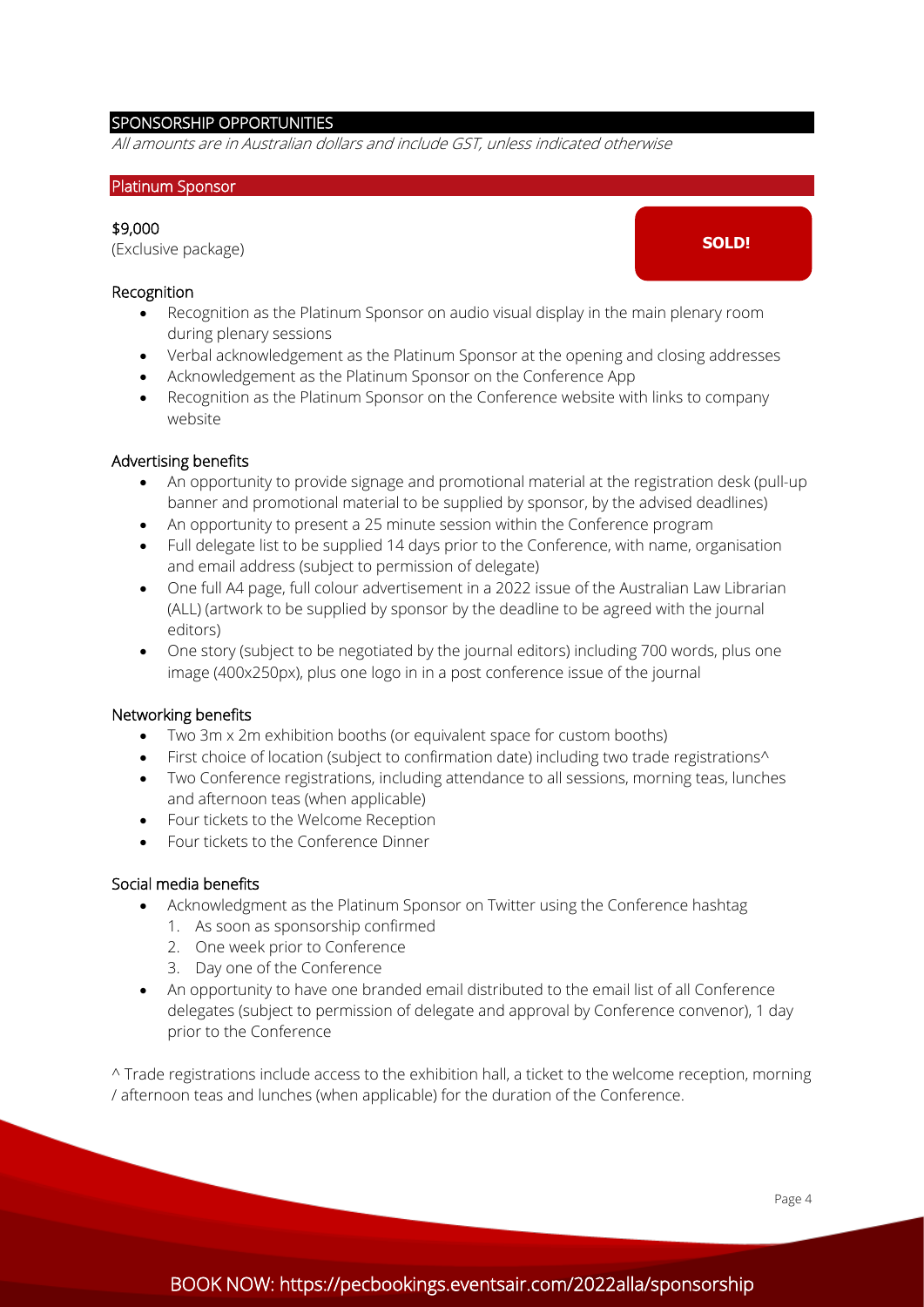#### Gold Sponsor

## \$6,750

(Only 3 packages available)

## Recognition

- Recognition as a Gold Sponsor on audio visual display in the main plenary room during plenary sessions
- Acknowledgement as a Gold Sponsor on the Conference App
- Recognition as a Gold Sponsor on the Conference website with links to company website

## Advertising benefits

- An opportunity to provide signage and promotional material at the registration desk (pull-up banner and promotional material to be supplied by sponsor, by the advised deadlines)
- An opportunity to present at one 5 minute session within the Conference program
- Full delegate list to be supplied 14 days prior to the Conference, with name, organisation and email address (subject to permission of delegate)
- One half A4 page, full colour advertisement in a 2021 issue of the Australian Law Librarian (ALL) (artwork to be supplied by sponsor by the deadline to be agreed with the journal editors)
- One story (subject to be negotiated by the journal editors) including 200 words, plus one logo in in a post conference issue of the journal

## Networking benefits

- Two 3m x 2m exhibition booths (or equivalent space for custom booths); with choice of location subject to package level and confirmation date, including two trade registrations^
- Two Conference registrations, including attendance to all sessions, morning teas, lunches and afternoon teas (when applicable)
- Two tickets to the Welcome Reception
- Two tickets to the Conference Dinner

### Social media benefits

- Acknowledgment as a Gold Sponsor Twitter using the Conference hashtag
	- 1. As soon as sponsorship confirmed
	- 2. One week prior to conference
	- 3. Day one of the Conference

^ Trade registrations include access to the exhibition hall, a ticket to the welcome reception, morning / afternoon teas and lunches (when applicable) for the duration of the Conference.

**1 SOLD, 2 AVAILABLE**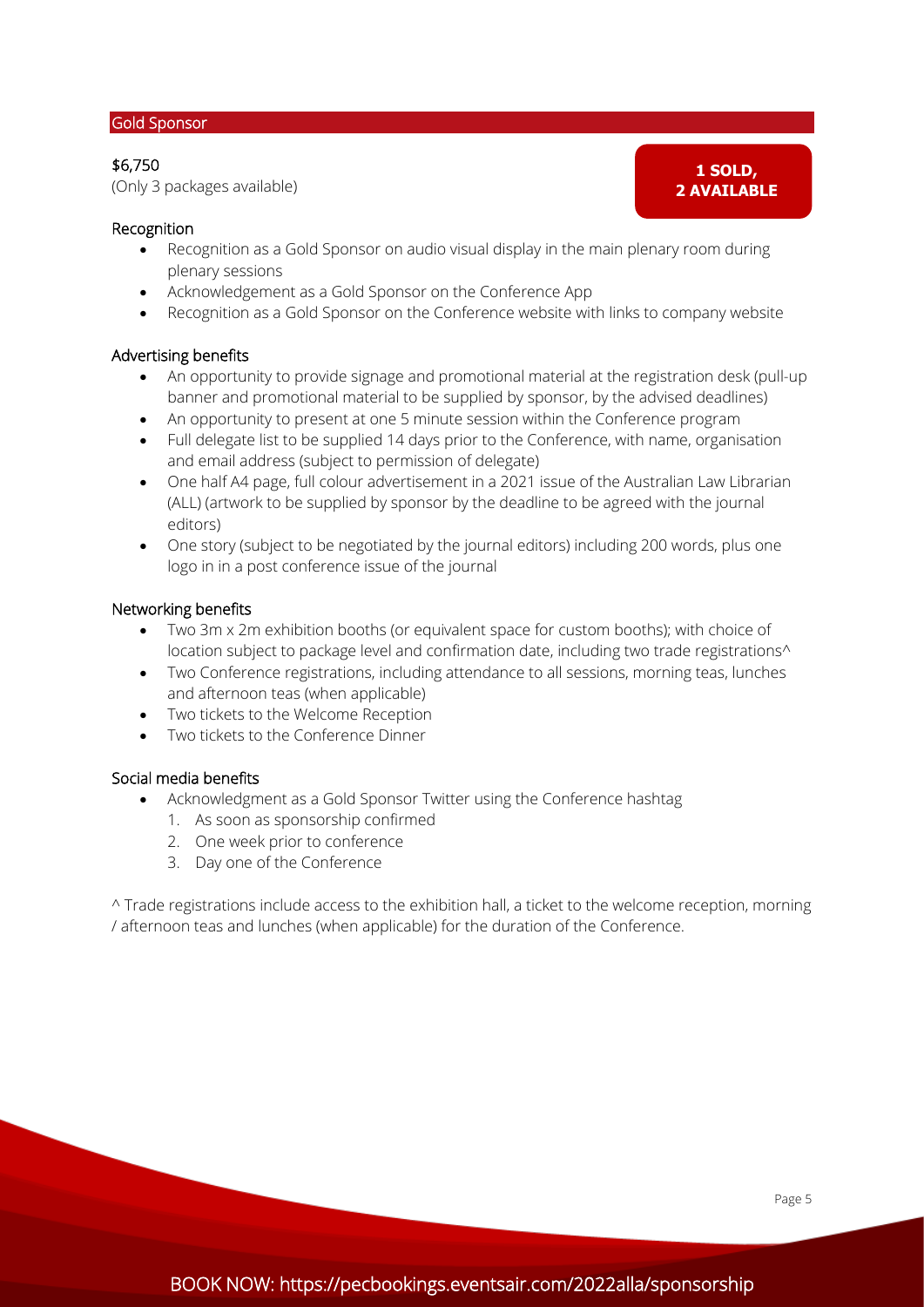#### Silver Sponsor

## \$3,500

(10 packages available)

**5 SOLD, 5 AVAILABLE**

#### Recognition

- Recognition as a Silver Sponsor on audio visual display in the main plenary room during plenary sessions
- Acknowledgement as a Silver Sponsor on the Conference App
- Recognition a Silver Sponsor on the Conference website with links to company website

## Advertising benefits

• One quarter A4 page, full colour advertisement in a 2021 issue of the Australian Law Librarian (ALL) (artwork to be supplied by sponsor by the deadline to be agreed with the journal editors)

#### Networking benefits

- One 3m x 2m exhibition booth (or equivalent space for custom booths); with choice of location subject to package level and confirmation date, including one trade registration^
- One Conference registration, including attendance to all sessions, morning teas, lunches and afternoon teas (when applicable)
- One ticket to the Welcome Reception
- One ticket to the Conference Dinner

#### Social media benefits

- Acknowledgment as a Silver Sponsor on Twitter using the Conference hashtag
	- 1. As soon as sponsorship confirmed
	- 2. Day one of the Conference

^ Trade registrations include access to the exhibition hall, a ticket to the welcome reception, morning / afternoon teas and lunches (when applicable) for the duration of the Conference.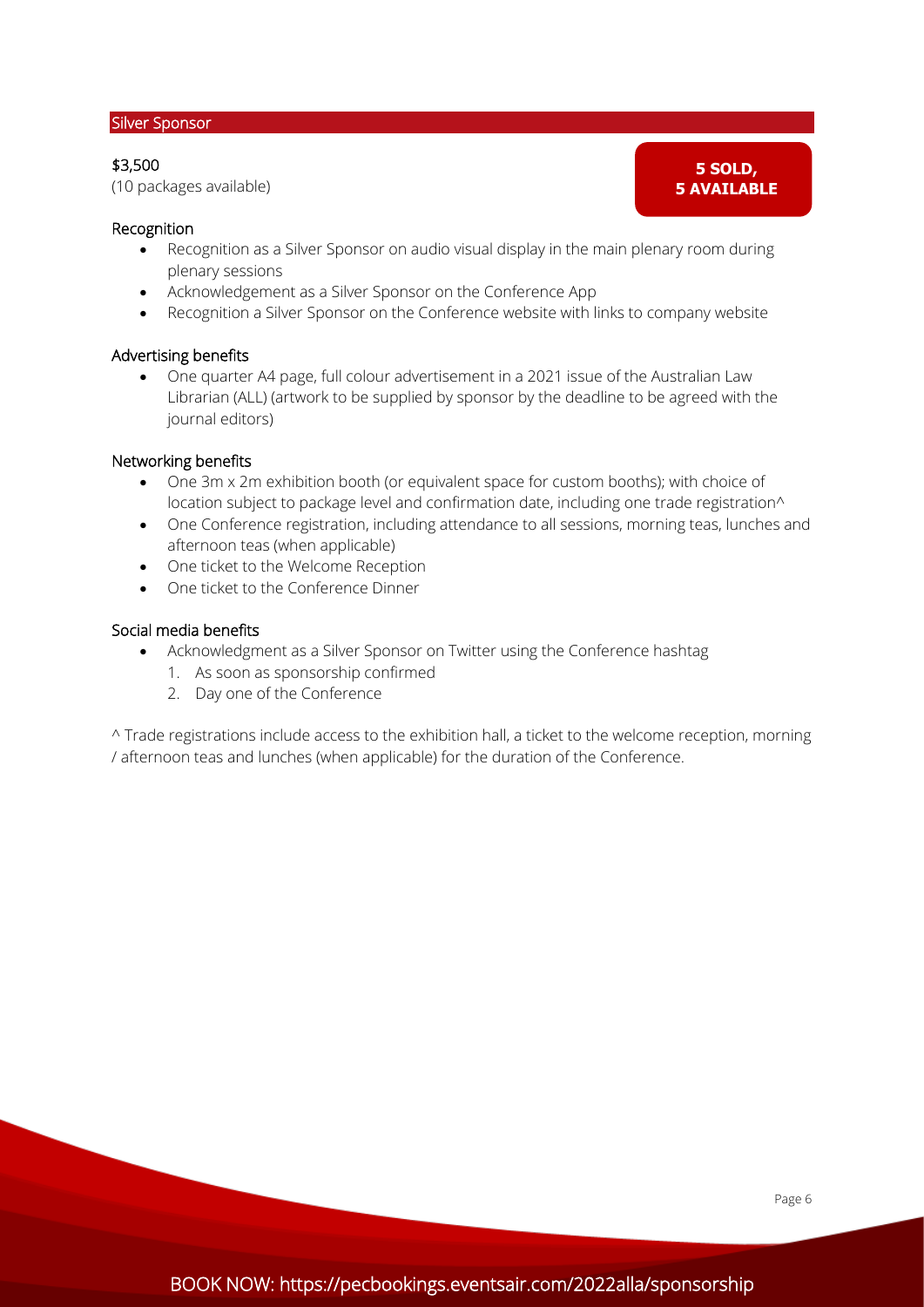## Bronze Sponsor

## \$1,750

(12 packages available)

## **6 SOLD, 6 AVAILABLE**

## Recognition

- Recognition as a Bronze Sponsor on audio visual display in the main plenary room during plenary sessions
- Acknowledgement as a Bronze Sponsor on the Conference App
- Recognition as a Bronze Sponsor on the Conference website with links to company website

## Networking benefits

• One 3m x 2m exhibition booth (or equivalent space for custom booths); with choice of location subject to package level and confirmation date, including one trade registration^

## Social media benefits

- Acknowledgment as a Bronze Sponsor on Twitter using the Conference hashtag
	- 1. As soon as sponsorship confirmed
	- 2. Day one of the Conference

^ Trade registrations include access to the exhibition hall, a ticket to the welcome reception, morning / afternoon teas and lunches (when applicable) for the duration of the Conference.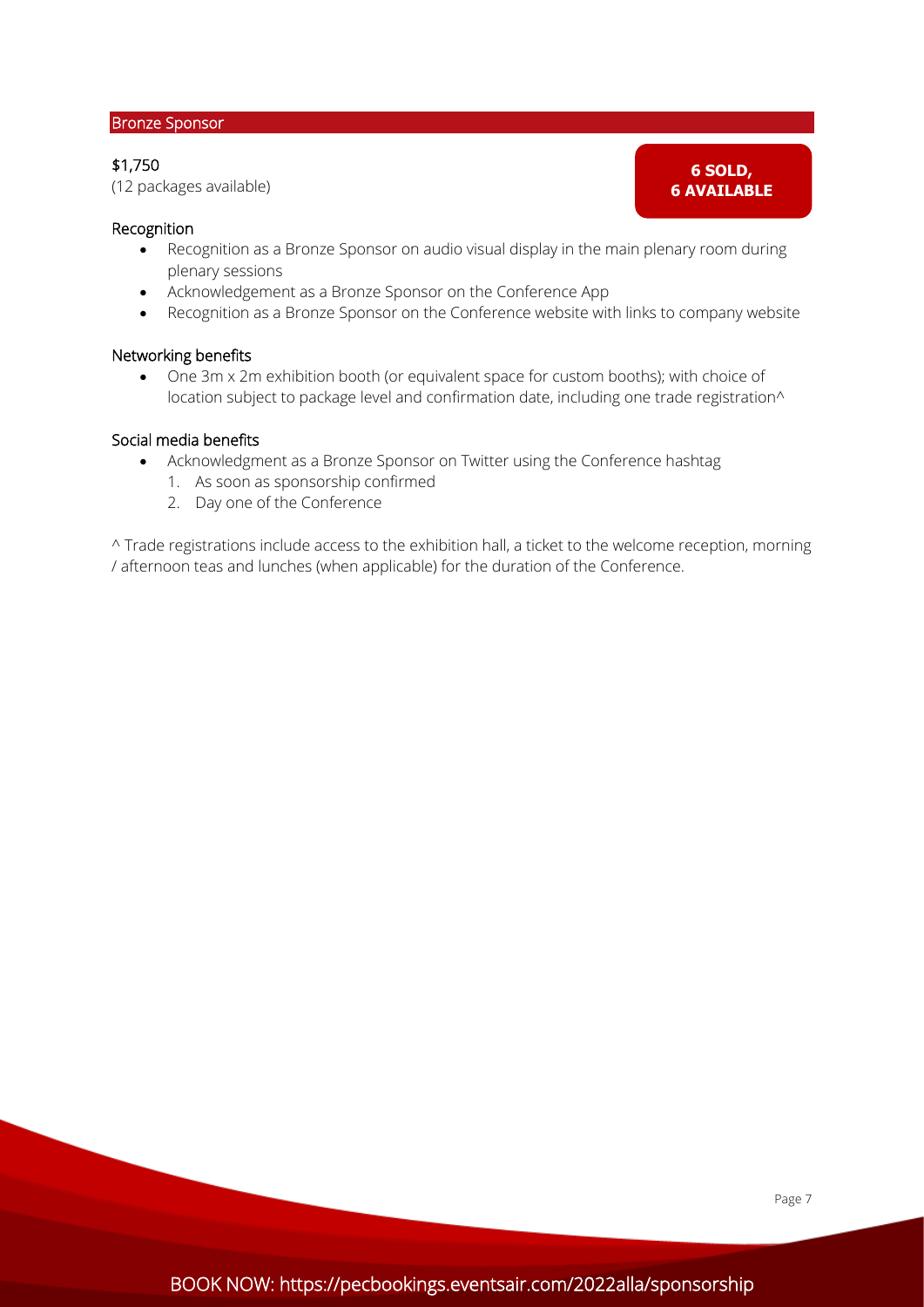## Keynote Speaker Sponsor

This package is suitable for international vendors that might not be able to attend in person

**1 SOLD, 2 AVAILABLE**

## \$1,750

(Only 3 packages available)

## Recognition

- Recognition as a Keynote Speaker Sponsor on audio visual display in the main plenary room during plenary sessions
- Acknowledgement as a Keynote Speaker Sponsor on the Conference App
- Recognition as a Keynote Speaker Sponsor on the Conference website with links to company website
- Recognition as a Keynote Speaker Sponsor on audio visual display in the main plenary room during the sponsored session
- Acknowledgement as a Keynote Speaker Sponsor on the agenda of the Conference App

## Advertising benefits

- An opportunity to present one x 5 minute pre-recorded video within the Conference program
- An opportunity to provide promotional material at the sponsored session (promotional material to be supplied by sponsor, by the advised deadlines)
- Full delegate list to be supplied 14 days prior to the Conference, with name, organisation and email address (subject to permission of delegate)

- Acknowledgment as a Keynote Speaker Sponsor on Twitter using the Conference hashtag
	- 1. As soon as sponsorship confirmed
	- 2. Day one of the Conference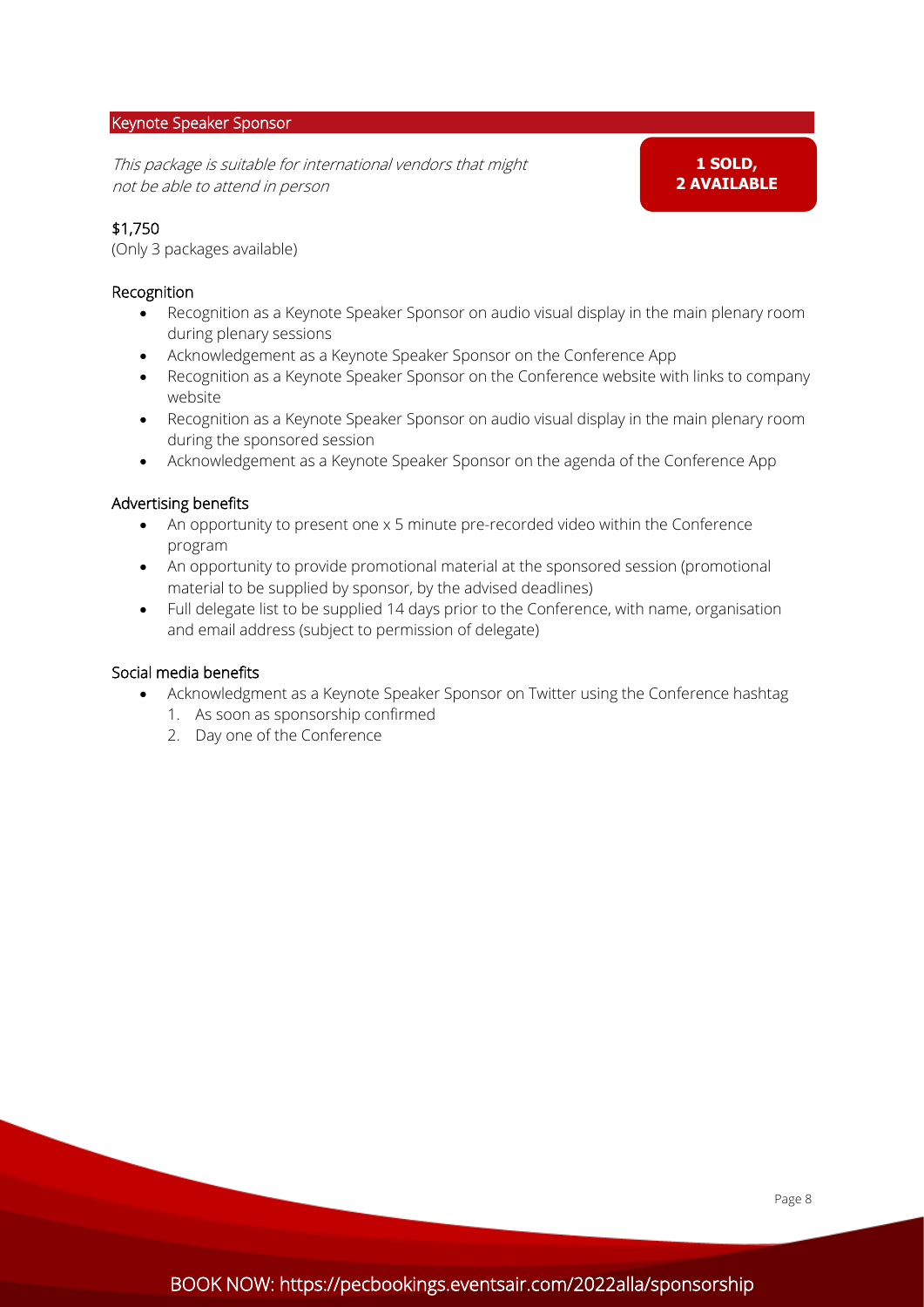## Welcome Reception Sponsor

## \$3,250

(Exclusive, only 1 package)

## Recognition

- Acknowledgement as the Welcome Reception Sponsor on the Conference App
- Recognition as the Welcome Reception Sponsor on the Conference website with links to company website
- An opportunity to present a 5 minute presentation to guests during the Welcome Reception

## Advertising benefits

• An opportunity to provide signage and promotional material at the Welcome Reception (pullup banner and promotional material to be supplied by sponsor, by the advised deadlines)

## Networking benefits

- One Conference registration, including attendance to all sessions, morning teas, lunches and afternoon teas (when applicable)
- Two tickets to the Welcome Reception
- Two tickets to the Conference Dinner

- Acknowledgment as the Welcome Reception Sponsor on Twitter using the Conference hashtag
	- 1. As soon as sponsorship confirmed
	- 2. Day one of the Conference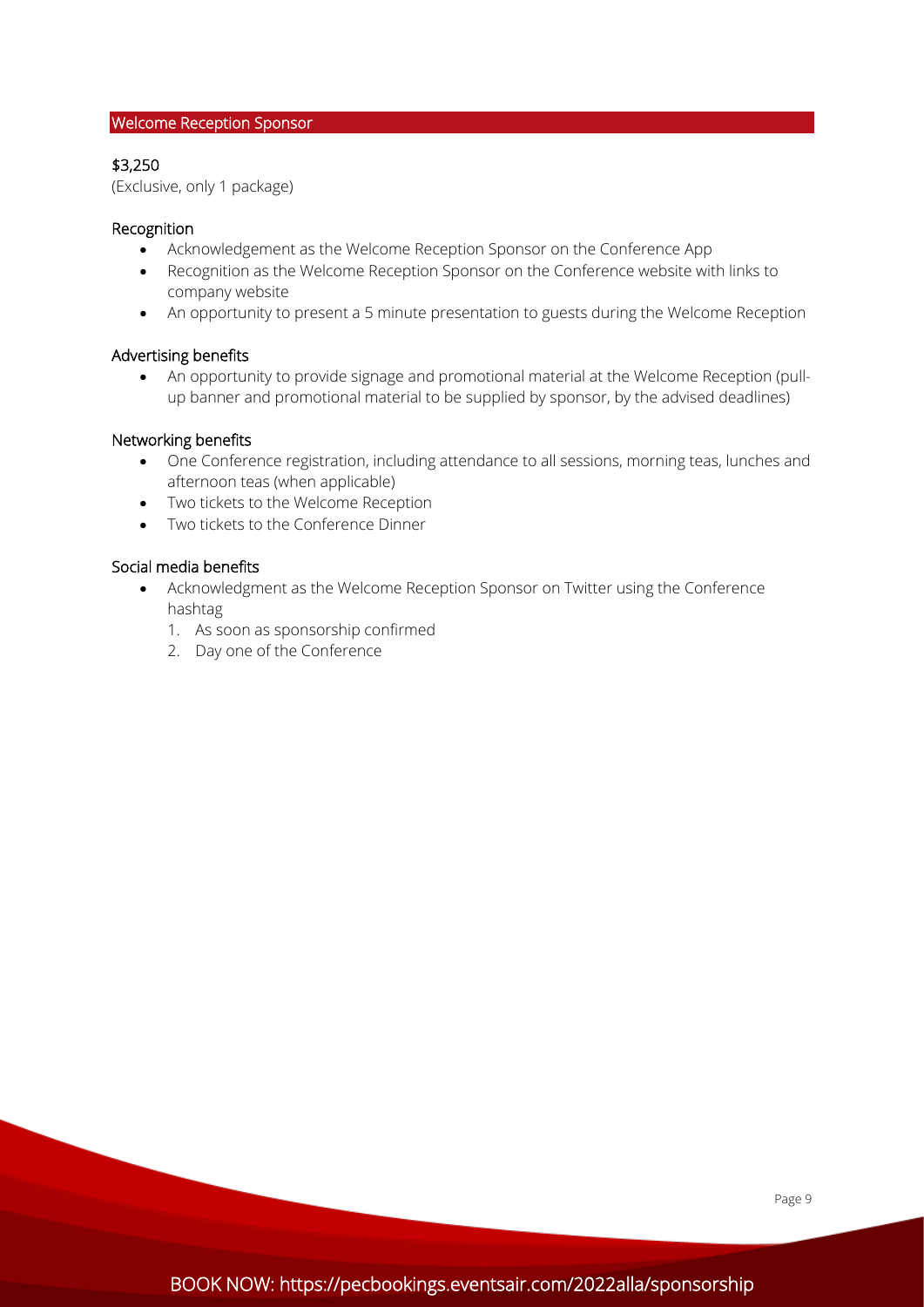#### Conference Dinner Sponsor

## \$4,000

(Exclusive, only 1 package available)

## Recognition

- Acknowledgement as the Conference Dinner Sponsor on the Conference App
- Recognition as the Conference Dinner Sponsor on the Conference website with links to company website
- An opportunity to present a 5 minute presentation to guests during the Conference Dinner

#### Advertising benefits

• An opportunity to provide signage and promotional material at the Conference Dinner (pullup banner and promotional material to be supplied by sponsor, by the advised deadlines)

#### Networking benefits

- One Conference registration, including attendance to all sessions, morning teas, lunches and afternoon teas (when applicable)
- Two tickets to the Welcome Reception
- Two tickets to the Conference Dinner

## Social media benefits

- Acknowledgment as the Conference Dinner Sponsor on Twitter using the Conference hashtag
	- 1. As soon as sponsorship confirmed
	- 2. Day one of the Conference

**SOLD!**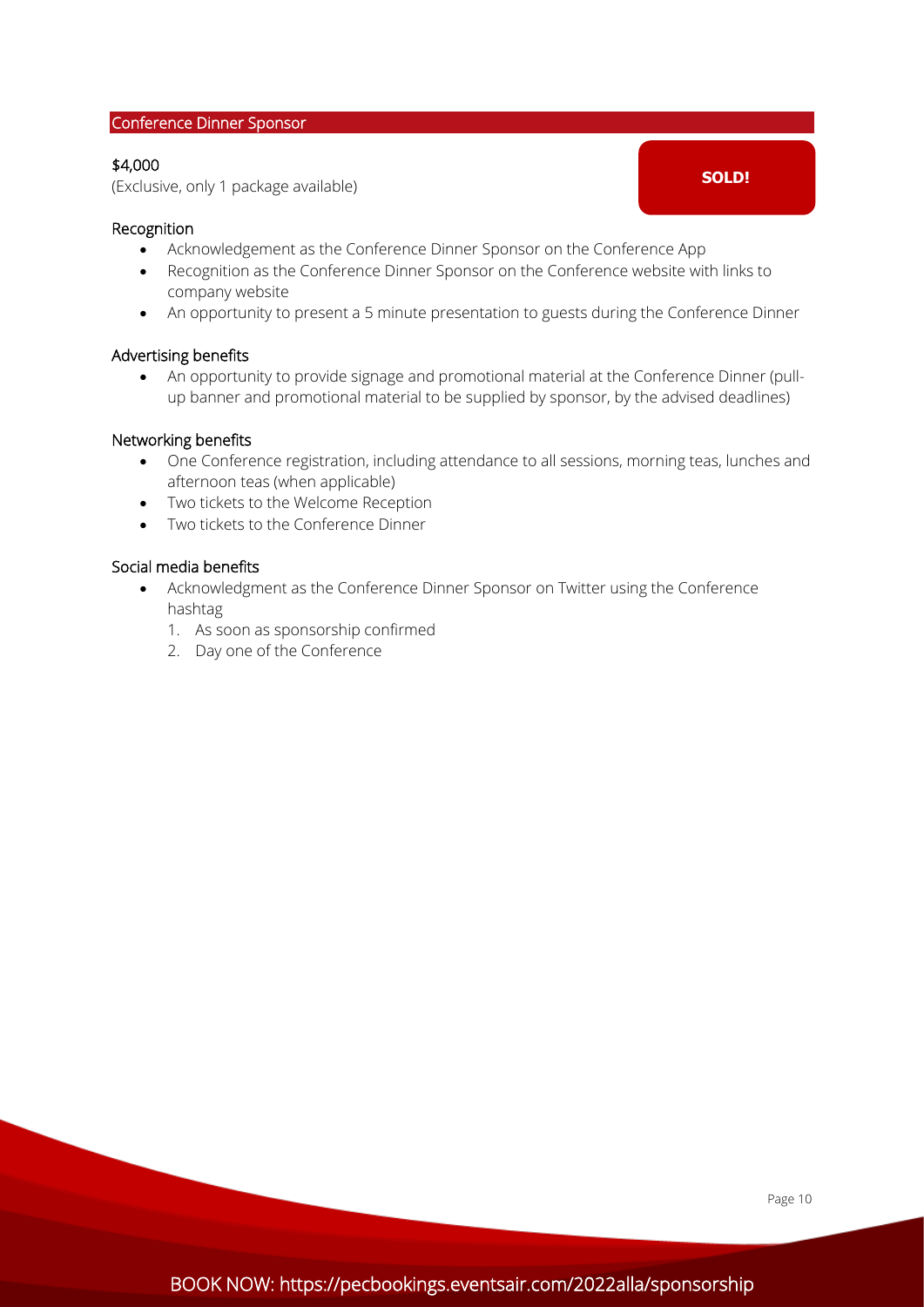## Closing Drinks Sponsor

## \$1,250

(Exclusive, only 1 package available)

## Recognition

- Acknowledgement as the Closing Drinks Sponsor on the Conference App
- Recognition as the Closing Drinks Sponsor on the Conference website with links to company website
- An opportunity to present a 5 minute presentation to guests during the Closing Drinks

#### Advertising benefits

• An opportunity to provide signage and promotional material at the Closing Drinks (pull-up banner and promotional material to be supplied by sponsor, by the advised deadlines)

#### Networking benefits

• Two tickets to the Closing Drinks

- Acknowledgment as the Closing Drinks Sponsor on Twitter using the Conference hashtag
	- 1. As soon as sponsorship confirmed
	- 2. Day 2 of the Conference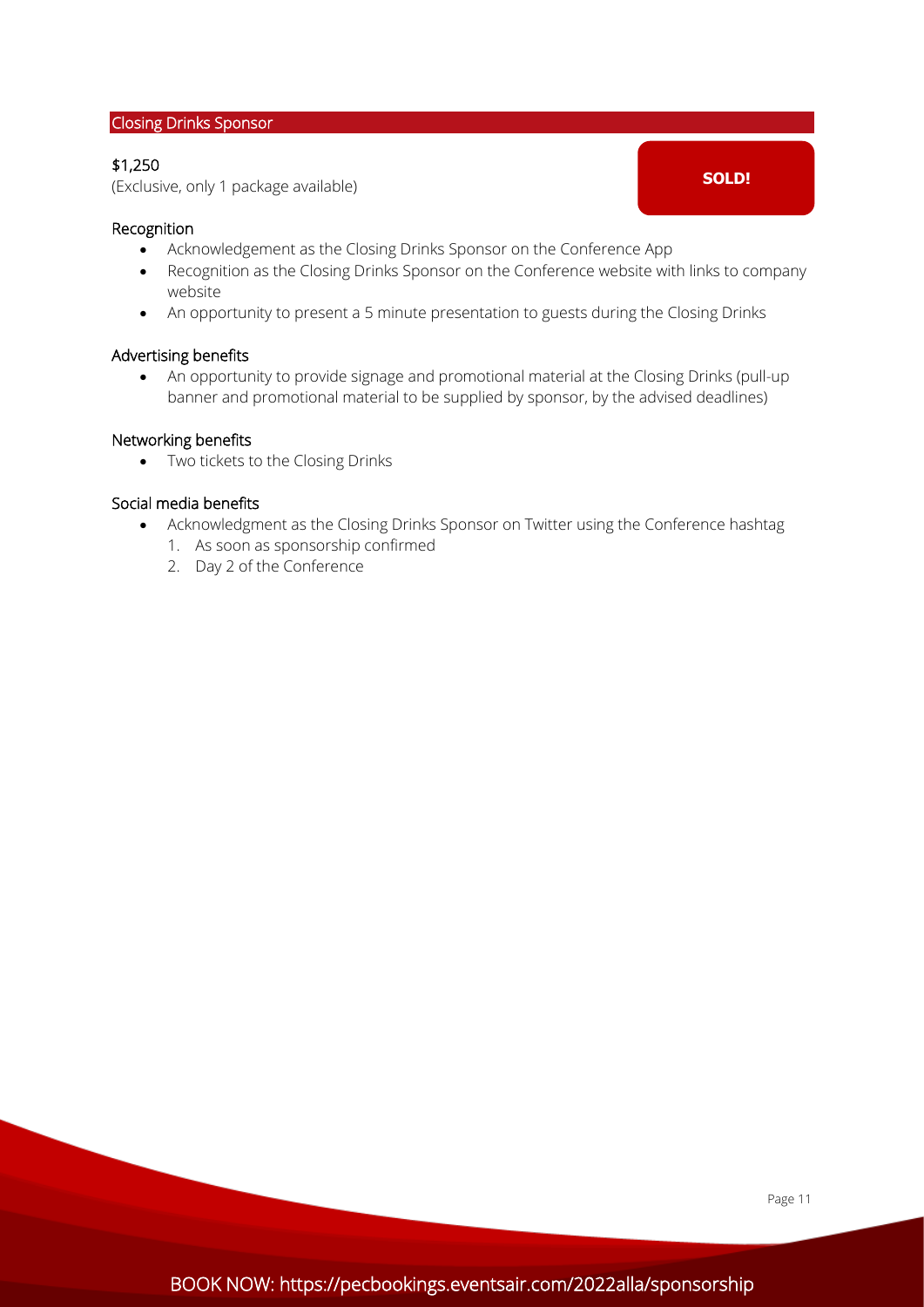#### Lunch Sponsor

## \$1,250

(Exclusive, only 1 package available per day)

## Recognition

- Recognition as a Conference Lunch Sponsor on audio visual display in the main plenary room just prior to the sponsored lunch
- Acknowledgement as a Conference Lunch Sponsor on the Conference App
- Recognition as a Conference Lunch Sponsor on the Conference website with links to company website

## Advertising benefits

• An opportunity to provide signage and promotional material during the sponsored lunch (pull-up banner and promotional material to be supplied by sponsor, by the advised deadlines)

#### Networking benefits

• One Conference registration, including attendance to all sessions, morning teas, lunches and afternoon teas (when applicable)

#### Social media benefits

- Acknowledgment as a Conference Lunch Sponsor on Twitter using the Conference hashtag
	- 1. As soon as sponsorship confirmed
	- 2. Day of the sponsored lunch

**1 SOLD, 1 AVAILABLE**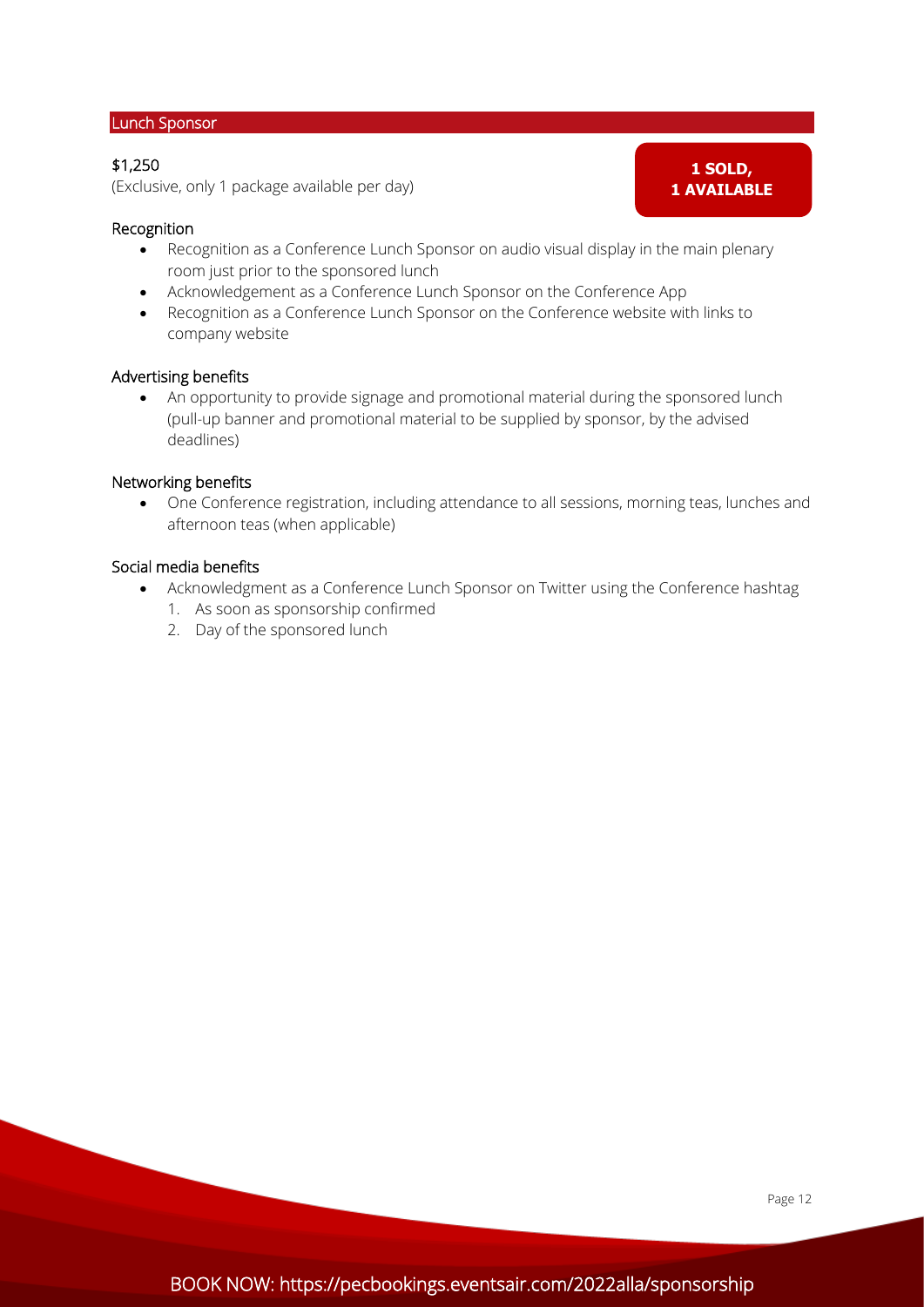## Morning / Afternoon Tea Sponsor

## \$1,000

(Exclusive, only 1 package available per morning/afternoon tea per day)

## Recognition

- Recognition as a Morning / Afternoon Tea Sponsor on audio visual display in the main plenary room just prior to the sponsored morning / afternoon tea
- Acknowledgement as a Morning / Afternoon Tea Sponsor on the Conference App
- Recognition as a Morning / Afternoon Tea Sponsor on the Conference website with links to company website

#### Advertising benefits

• An opportunity to provide signage and promotional material during the sponsored morning / afternoon tea (pull-up banner and promotional material to be supplied by sponsor, by the advised deadlines)

#### Networking benefits

• One Conference registration, including attendance to all sessions, morning teas, lunches and afternoon teas (when applicable)

## Social media benefits

í

- Acknowledgment as a Morning / Afternoon Tea Sponsor on Twitter using the Conference hashtag
	- 1. As soon as sponsorship confirmed
	- 2. Day of the sponsored morning / afternoon tea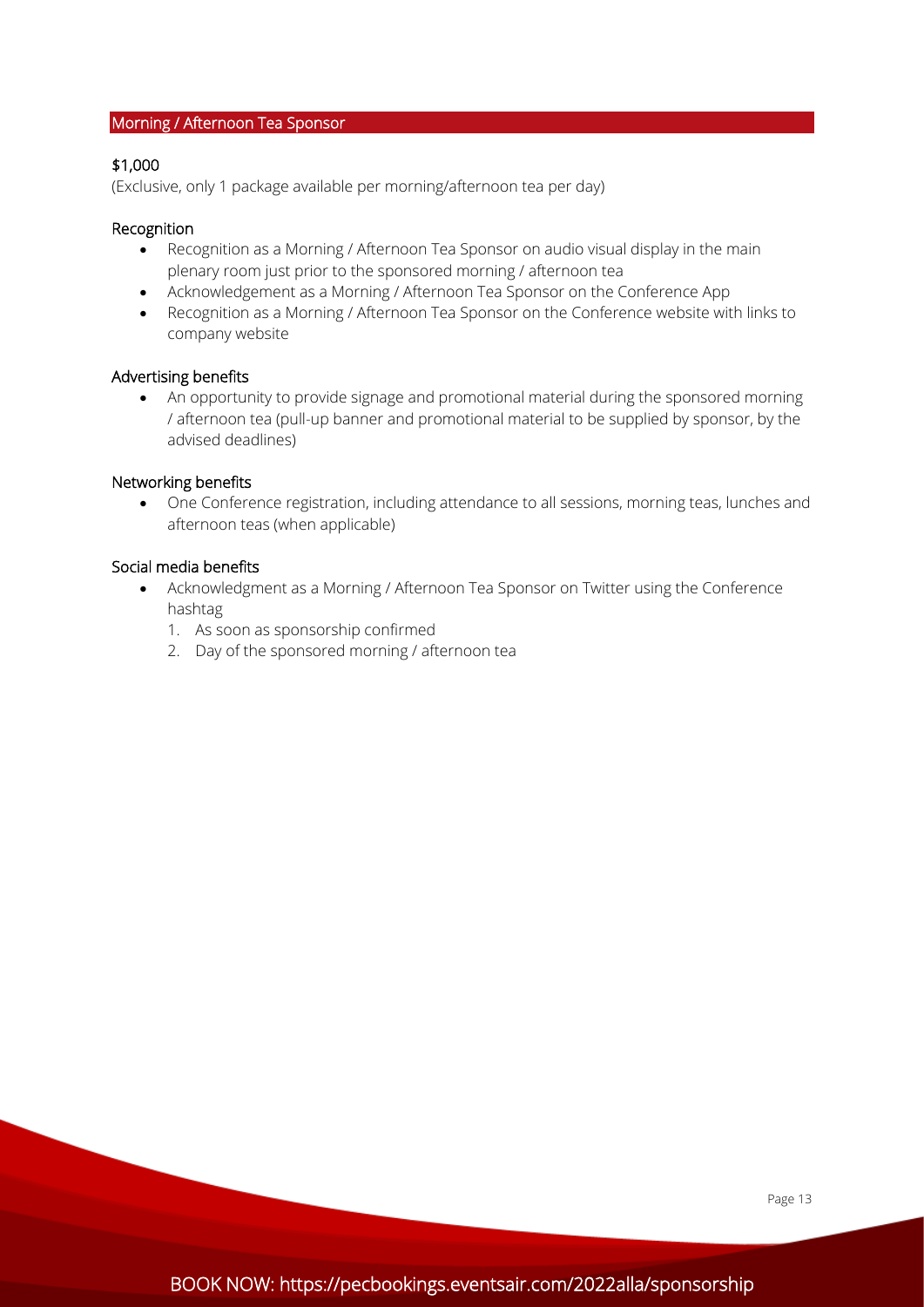## Conference App Sponsor

## \$4,000

(Exclusive, only 1 package available)

## Recognition

- Recognition as the Conference App Sponsor on audio visual display in the main plenary room during the sponsored session
- Acknowledgement as the Conference App Sponsor on the Conference App
- Recognition as the Conference App Sponsor on the Conference website with links to company website

## Advertising benefits

- Company logo, co-branded with the Conference logo, to be included on the App splash page
- Company logo, co-branded with the Conference logo, to be included on the App header
- Dedicated company branded page on the App

- Acknowledgment as the Conference App Sponsor on Twitter using the Conference hashtag
	- 1. As soon as sponsorship confirmed
	- 2. Day one of the Conference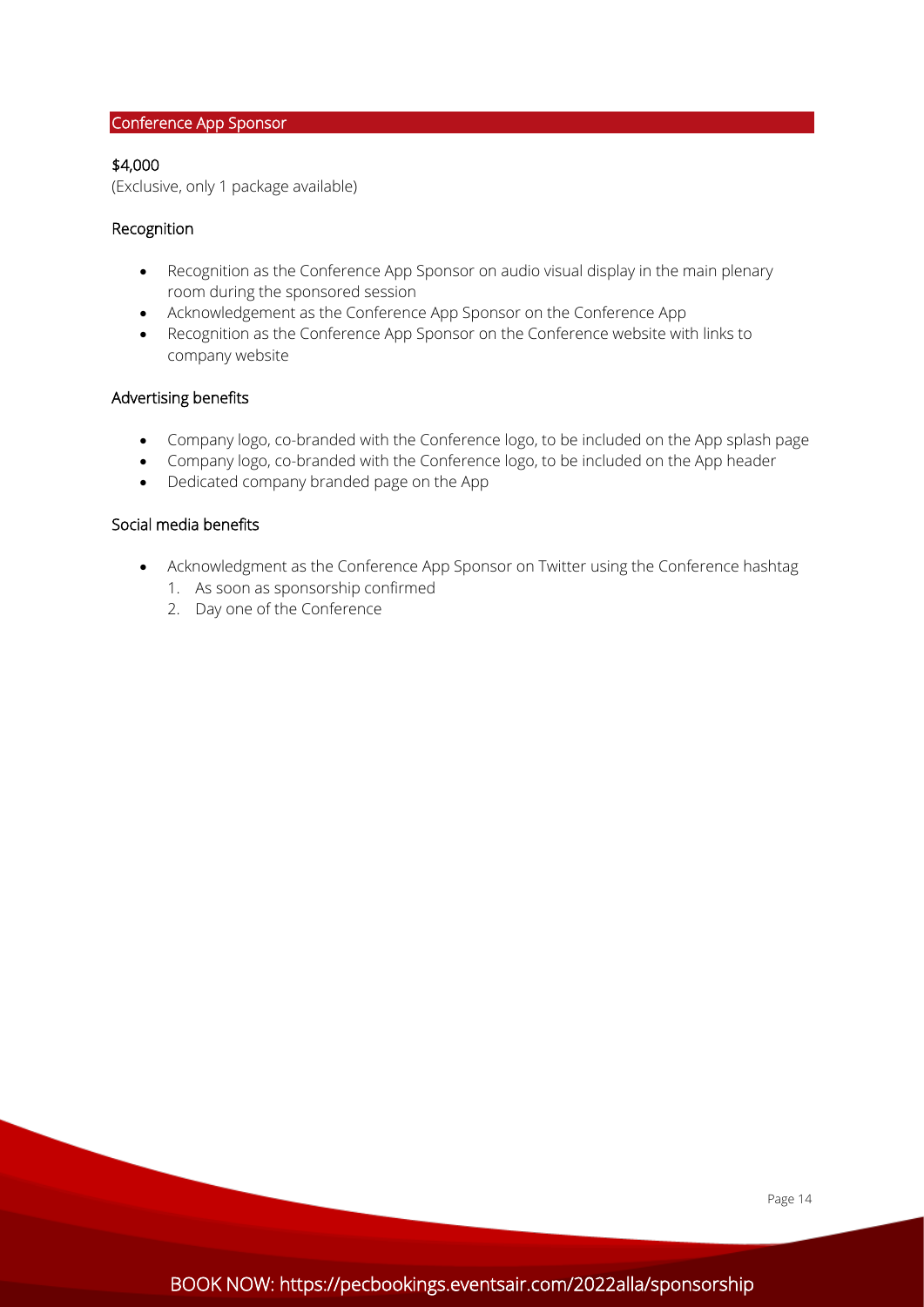## Charge Bar Sponsor

## \$2,500

(Exclusive, only 1 package available)

## Recognition

- Recognition as the Charge Bar Sponsor on audio visual display in the main plenary room during the sponsored session
- Acknowledgement as the Charge Bar Sponsor on the Conference App
- Recognition as the Charge Bar Sponsor on the Conference website with links to company website

## Advertising benefits

- Sponsor branded charge bar station placed in a prominent position in the exhibition hall
- Encouragement by the session chair going into each catering break for delegates to visit the sponsored charge bar to recharge their portable devices.

- Acknowledgment as the Charge Bar Sponsor on Twitter using the Conference hashtag
	- 1. As soon as sponsorship confirmed
	- 2. Day one of the Conference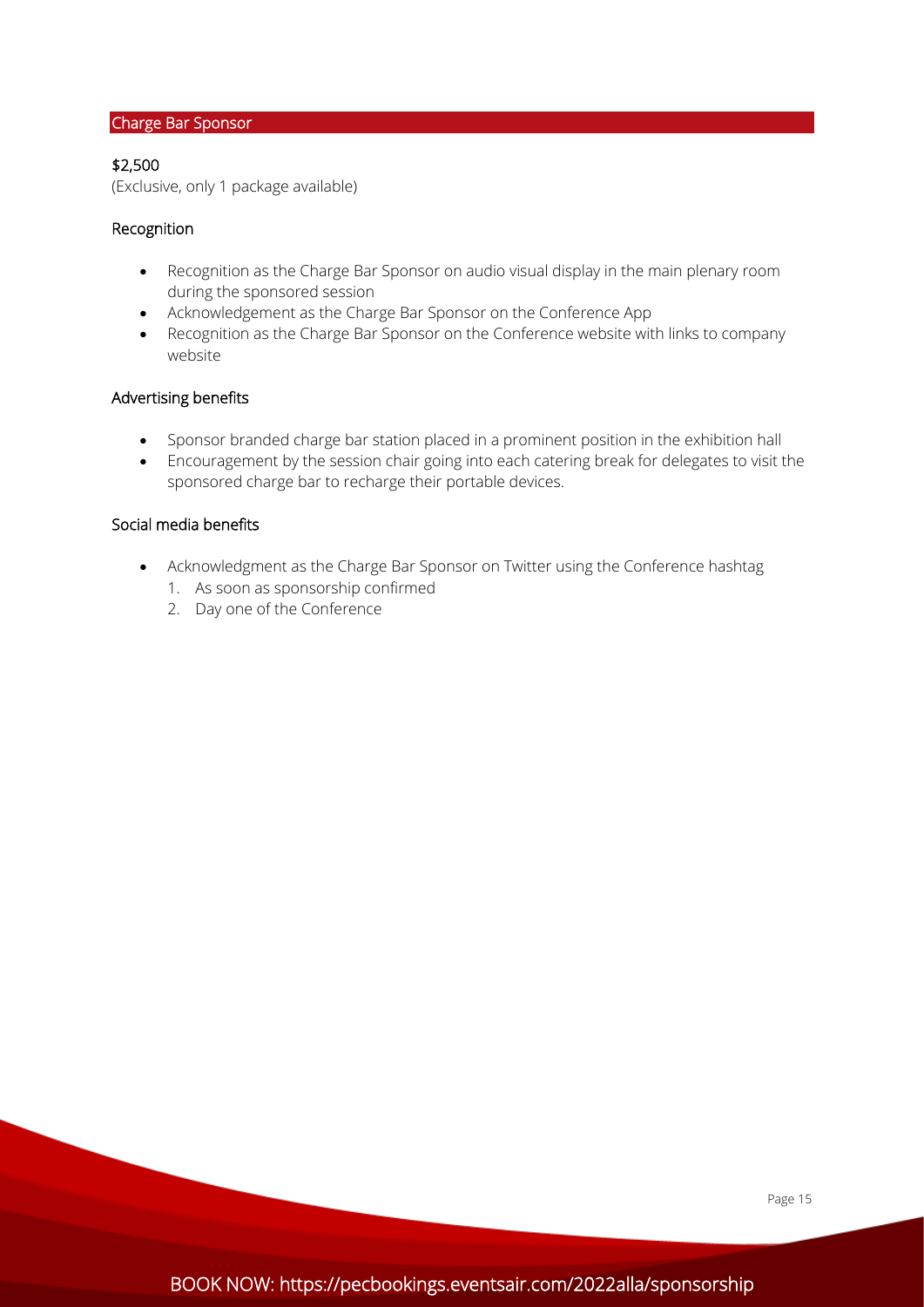#### Lanyard Sponsor

## \$1,250

(Exclusive, only 1 package available)

## Recognition

• Recognition as the Lanyard Sponsor on audio visual display in the main plenary room during the sponsored session

**SOLD!**

- Acknowledgement as the Lanyard Sponsor on the Conference App
- Recognition as the Lanyard Sponsor on the Conference website with links to company website

## Advertising benefits

• Sponsor branded lanyards to be worn by all delegates (supplied by sponsor by the advised deadlines).

## Social media benefits

- Acknowledgment as the Lanyard Sponsor on Twitter using the Conference hashtag
	- 1. As soon as sponsorship confirmed
	- 2. Day one of the Conference

#### **Supporter**

## \$850

#### Recognition

- Recognition as a Supporter on audio visual display in the main plenary room during plenary sessions
- Acknowledgement as a Supporter on the Conference App
- Recognition as a Supporter on the Conference website with links to company website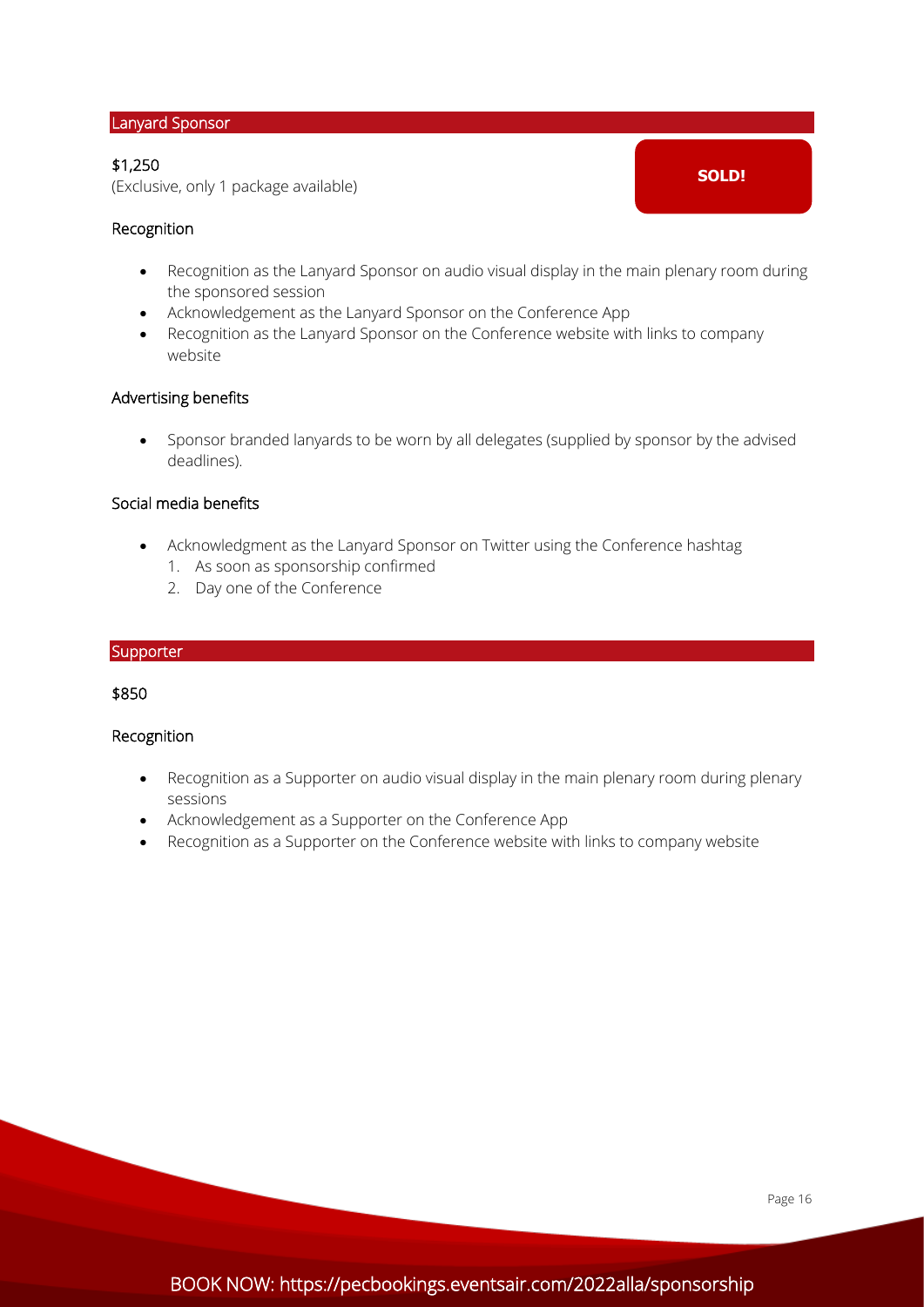## **EXHIBITION**

## Booth specifications

Floor space including a 3m x 2m single shell scheme booth including the following features:

- Stand fascia signage to all fronts and side where applicable
- 2 x LED spot light to rear of space
- 4 AMP power supply with 4 way power board
- 1 x trestle table, dressed with white table cloth
- $\bullet$  2 x chairs

NB: Other equipment is available through the exhibition build company at sponsors' own cost.

## Interaction

The Exhibition will take place in the Federation Ballroom of the Hotel Grand Chancellor Hobart. All morning and afternoon teas and lunches will be served in and around the Exhibition Hall (when applicable). The Exhibition area has been designed to ensure good visibility and access to all exhibition booths. Maximum traffic flow will be encouraged by placement of catering stations at key points in the Exhibition Hall.

## Exhibition manual

An Exhibition Manual detailing additional items such as bump in/out times, furniture hire, additional trade catering etc. will be forwarded to all exhibitors approximately 10 weeks before the Conference.

#### Relocation

í

Should it be necessary to move an exhibitor, Premier Event Concepts will contact the company concerned. Should relocation be deemed necessary, the company involved will have the option to cancel and receive a full refund of payments made.

#### Exhibition opening hours (to be confirmed)

| Wednesday, 24 August 2022 | $5.00$ pm – $7.00$ pm |
|---------------------------|-----------------------|
| Thursday, 25 August 2022  | $8.00$ am – 4.00pm    |
| Friday, 26 August 2022    | 8.30am – 3.30pm       |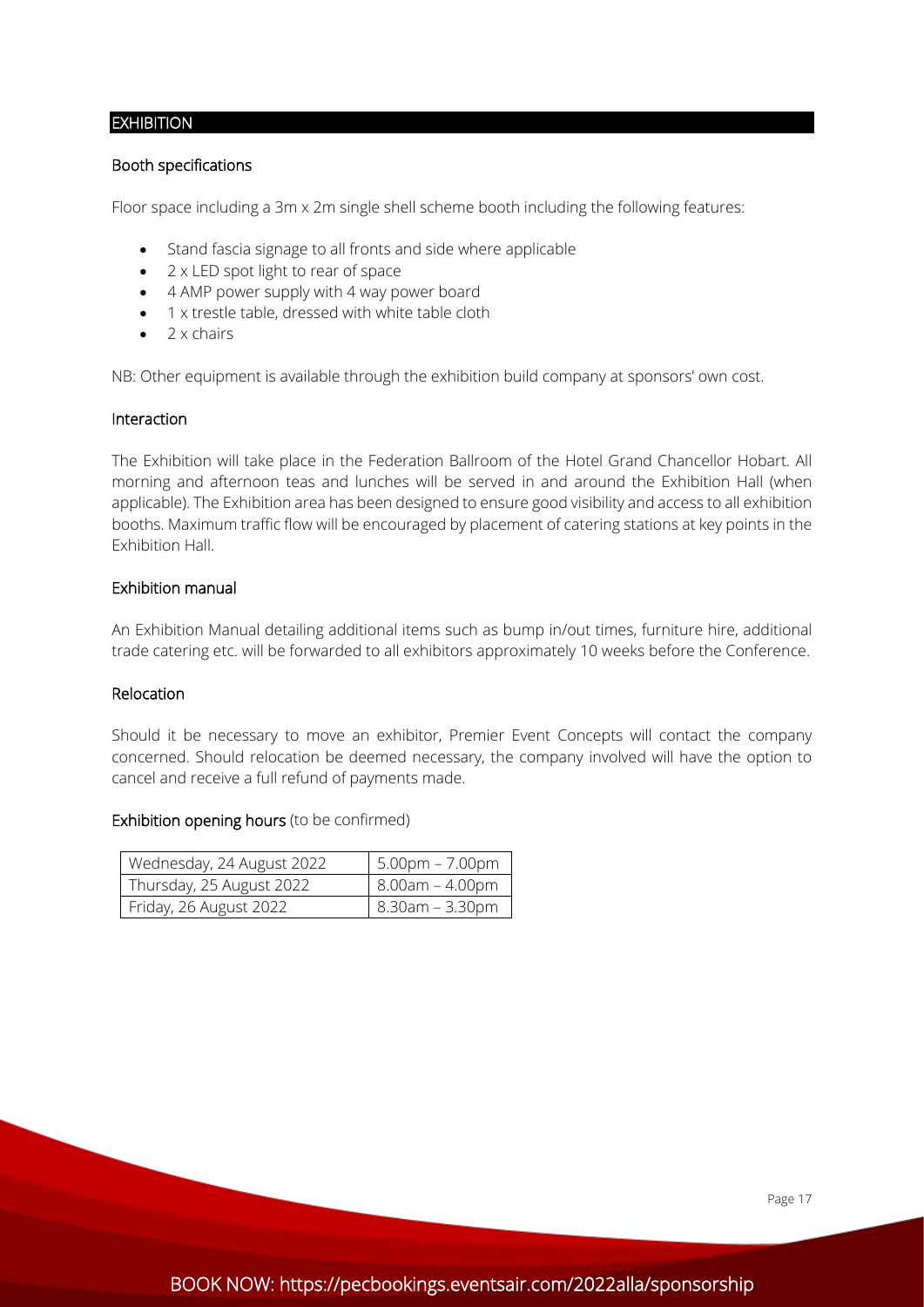## Floor plan

l

A proposed floor plan is detailed below. Catering stations and seating will be located throughout the room. Allocation of booths is in order of package level, followed by receipt of application and will take place on a first come, first served basis.